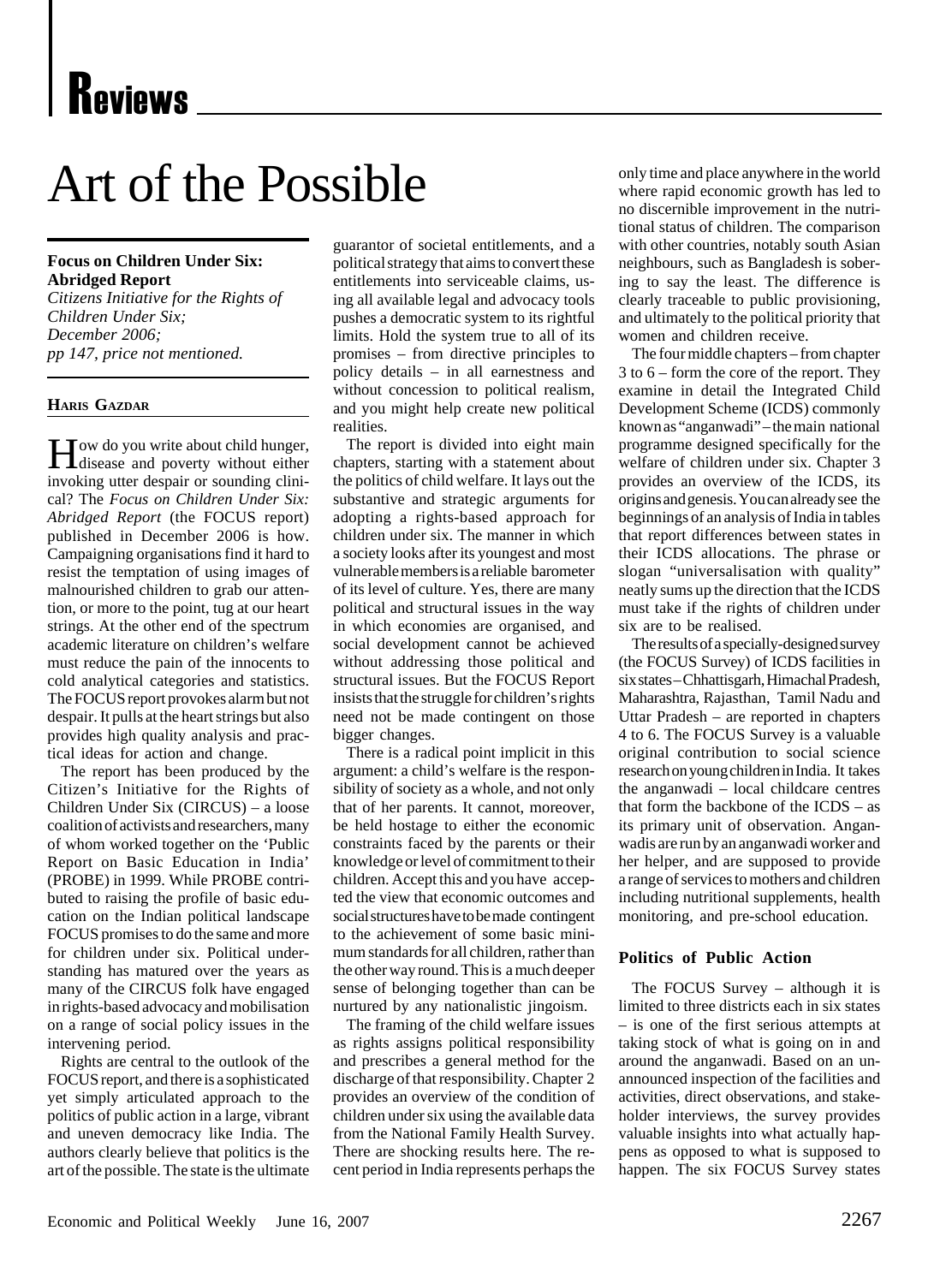quickly divide up into "active" and "dormant" ones. The former, perhaps predictably Himachal Pradesh, Maharashtra and Tamil Nadu have well-functioning aganwadis that open regularly, provide substantial nutritional supplements, carry out immunisation and health monitoring, and are generally perceived by the local community as providing a good service. Tamil Nadu stands out and is rewarded with a chapter dedicated to its success. The "dormant" states are, also predictably, Chhattisgarh, Rajasthan and Uttar Pradesh with much the opposite results in terms of the range and quality of services provided.

The authors are keenly aware of the danger that their analysis might prompt the opposite of what they advocate. If the quality of the anganwadis is so poor, why bother with them at all? A "hard-headed" economist might have more than enough material here to argue that the whole thing should be closed down, especially in the "dormant" states, and replaced by a smartlyworded targeted public-private partnership venture, with the disbursement of mass-produced biscuits in the place of prepared meals.<sup>1</sup> That would be a gross misreading of this work. What comes across loud and clear is that we need much less of what happens in Uttar Pradesh, but much more of what happens in Tamil Nadu.

The "universalisation with quality" slogan is reinforced by the tenacious search for social inequalities in the operation of the anganwadis. Despite much probing the survey does not find much evidence of discrimination against girls or socially marginalised groups such as dalits and adivasis. In fact, as the report acknowledges, despite lapses, the anganwadi is relatively free of caste and gender-based discrimination compared with the "world at large". With all of their imperfections the anganwadis do allow us to imagine a new India.

Taking forward the discussion on the politics of public action, the FOCUS Report prompts two questions but does not raise them explicitly. First, there is very little discussion in the report of "citizens as parents", in promoting child-friendly policy and politics. The discussion of inter-state contrasts does suggest that "active" states

such as Tamil Nadu and Himachal Pradesh also happen to have less unequal gender relations than Rajasthan and Uttar Pradesh. The chapter on Tamil Nadu also provides evidence on the role of women voters in maintaining political interest in the anganwadis. Why do citizens (men and women) in other states such as Uttar Pradesh appear to attach so little significance to their parental roles when going out to vote? Perhaps other intervening factors mentioned in the report – such as the history of caste and class politics – tend to dominate the electoral identity of citizens at the expense of their parental roles. If so, how "endogenous" are the outcomes that we actually observe in the "dormant" states, and thus, how much political agency is there really, while other structural issues such as caste and patriarchy are still being sorted out?

Second, India's federal system comes out as both a great source of strength and weakness with regard to social policy. Himachal Pradesh and Tamil Nadu hardly look like the same country as Chhattisgarh and Uttar Pradesh. This is good and bad.

Sage